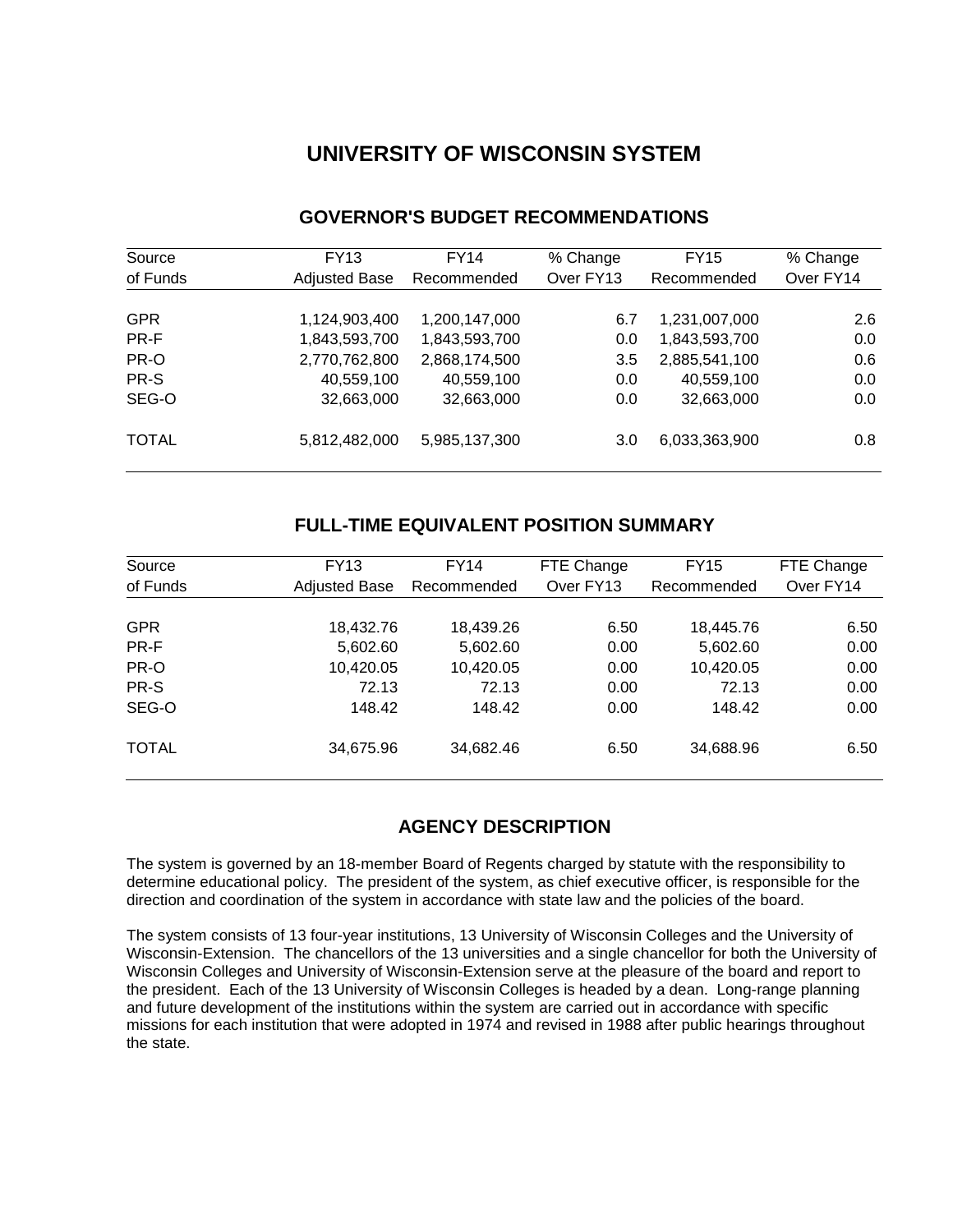Together, the 26 campuses enroll 181,269 students. Outreach and public service activities, coordinated and led statewide by the University of Wisconsin-Extension, make university resources available to all Wisconsin residents. Annually 207,403 people enroll in continuing education courses and other lifelong learning programs, and county-based Cooperative Extension educators log more than 1,287,938 teaching contacts every year. In addition, the statewide networks of Wisconsin Public Radio and Wisconsin Public Television reach more than 1,036,400 listeners and viewers weekly.

In accordance with the concept of shared governance, each institution's chancellor and faculty have primary responsibility for educational activities and for faculty personnel matters. Academic staff and students also participate in governance under terms defined in Chapter 36, Wisconsin Statutes.

Two of the system's 13 universities provide instruction at the undergraduate, master's and doctoral levels; the other universities offer undergraduate and master's degree programs; and the 13 two-year colleges provide associate degree and transfer programs in the first two years of undergraduate instruction.

The system attracts substantial nonstate funding to Wisconsin. In fiscal year 2011-12, the Board of Regents accepted \$1,508.2 million in gifts, grants and government contracts. According to the National Science Foundation, the University of Wisconsin-Madison has consistently ranked in the top ten higher education institutions nationally in attracting federal funds.

The Wisconsin State Laboratory of Hygiene is Wisconsin's public and environmental health laboratory and is an attached agency to the University of Wisconsin-Madison. The laboratory is under the direction and supervision of the State Laboratory of Hygiene Board, which meets six times a year to approve the laboratory budget, set fees, set priorities and make final approval of laboratory resources so that the laboratory can act in response to agencies' planned objectives and program priorities. A nationally renowned public health facility, the laboratory provides top quality analytical services and makes substantial contributions to the evolution of public health and environmental laboratory science through teaching, research, outreach and public service. All sectors of the public health infrastructure – disease control and prevention, maternal and child health, environmental health, epidemiology, emergency preparedness and response, and policy development – are critically linked to the state and national public health laboratory system, which the laboratory coordinates in Wisconsin. Through its wide-ranging activities, directly or indirectly, every citizen in the state is affected and protected by the public health work of the laboratory.

The Wisconsin Veterinary Diagnostic Laboratory was established in 1999 Wisconsin Act 107, which was enacted on April 28, 2000. Effective July 1, 2000, the Wisconsin Animal Health Laboratory was transferred from the Department of Agriculture, Trade and Consumer Protection to the University of Wisconsin System and renamed the Wisconsin Veterinary Diagnostic Laboratory. Much like the State Laboratory of Hygiene, the laboratory is administratively attached to the university, but governed by an independent board that contains representatives of state and federal governments, the university, and five nongovernmental members representing various aspects of Wisconsin animal agriculture. These five board members are appointed by the Governor with terms varying in length from two to four years.

### **MISSION**

The mission of the system, pursuant to s. 36.01(2), Wisconsin Statutes, "is to develop human resources, to discover and disseminate knowledge, to extend knowledge and its application beyond the boundaries of its campuses and to serve and stimulate society by developing in students heightened intellectual, cultural and humane sensitivities, scientific, professional and technological expertise and a sense of purpose. Inherent in this broad mission are methods of instruction, research, extended training and public service designed to educate people and improve the human condition. Basic to every purpose of the system is the search for truth."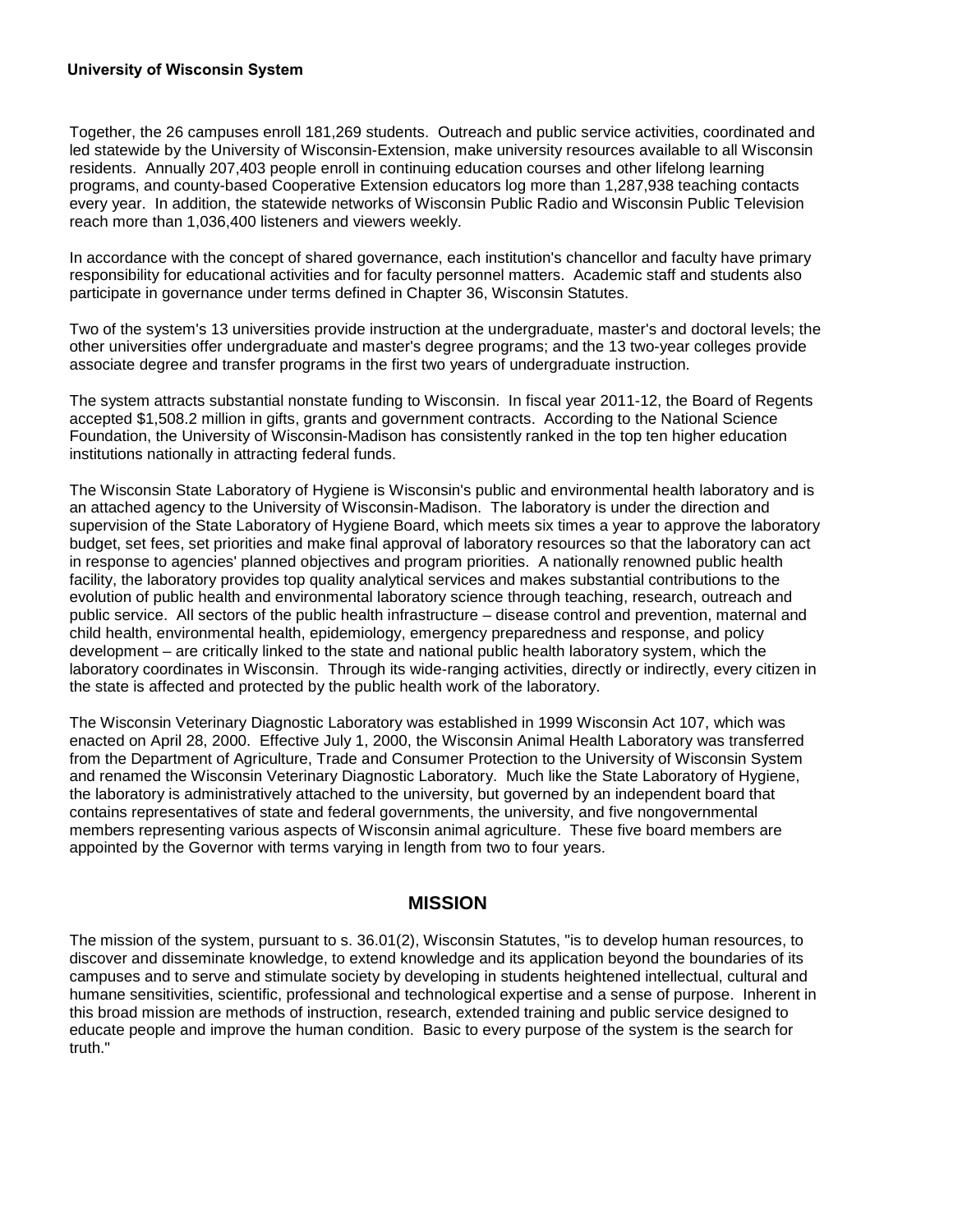The mission of the Wisconsin State Laboratory of Hygiene is to develop and provide essential public health laboratory support to communities, agencies (local, state and federal) and private providers consistent with the public health and environmental goals of the state. Support includes analytical services for the Department of Natural Resources, Department of Health Services, local governmental units, health care practitioners and private citizens; specialized public health, environmental health and occupational health procedures and reference testing; informatics and data support; Occupational Safety and Health Administration consultation; statistics, training, technical assistance and consultation for private and public health agencies; and applied research and university instruction related to the public health and environmental protection mission of the laboratory.

The mission of the Wisconsin Veterinary Diagnostic Laboratory is to develop and provide reliable diagnostic laboratory tests and the professional expertise to complement them. In doing so, the laboratory will fulfill its obligation to be a primary component of the Wisconsin animal health system. The laboratory is intent on being recognized as a leader in the scientific field, achieving excellence in veterinary laboratory diagnostics by integrating innovative and proven technologies, and conducting research to provide the highest quality of service possible.

# **PROGRAMS, GOALS, OBJECTIVES AND ACTIVITIES**

### **Program 1: University Education, Research and Public Service**

#### University of Wisconsin System

Goal: Meet or exceed the current plans to increase undergraduate degrees conferred (associate and bachelor's).

Objective/Activity: Increase undergraduate degrees conferred by the number included in the system's More Graduates for Wisconsin initiative.

Goal: Increase enrollment to meet or exceed the current headcount student enrollment plans.

Objective/Activity: Enroll students at or above the numbers included in campus enrollment plans as developed in conjunction with the More Graduates for Wisconsin initiative.

Goal: Increase first-to-second year retention at the same institution.

Objective/Activity: Increase retention of students to the second year at their original institution in conjunction with the More Graduates for Wisconsin initiative.

Goal: Increase the rate at which new freshmen earn a bachelor's degree at the same institution within six years.

Objective/Activity: Increase graduation rate at the same institution to assist with reaching the More Graduates for Wisconsin goal of more undergraduate degrees.

#### Wisconsin State Laboratory of Hygiene

Goal: Rapidly detect and identify outbreaks of communicable disease that are caused by new, emerging pathogens or are the result of an intentional release of a biological or chemical agent and that pose a threat to public health in Wisconsin.

Objective/Activity: Develop a statewide network of testing laboratories to facilitate the monitoring of and emergency response to infectious diseases of public health importance, including newly emergent agents and the primary agents of bioterrorism.

Goal: Increase training, outreach and sharing of scientific expertise.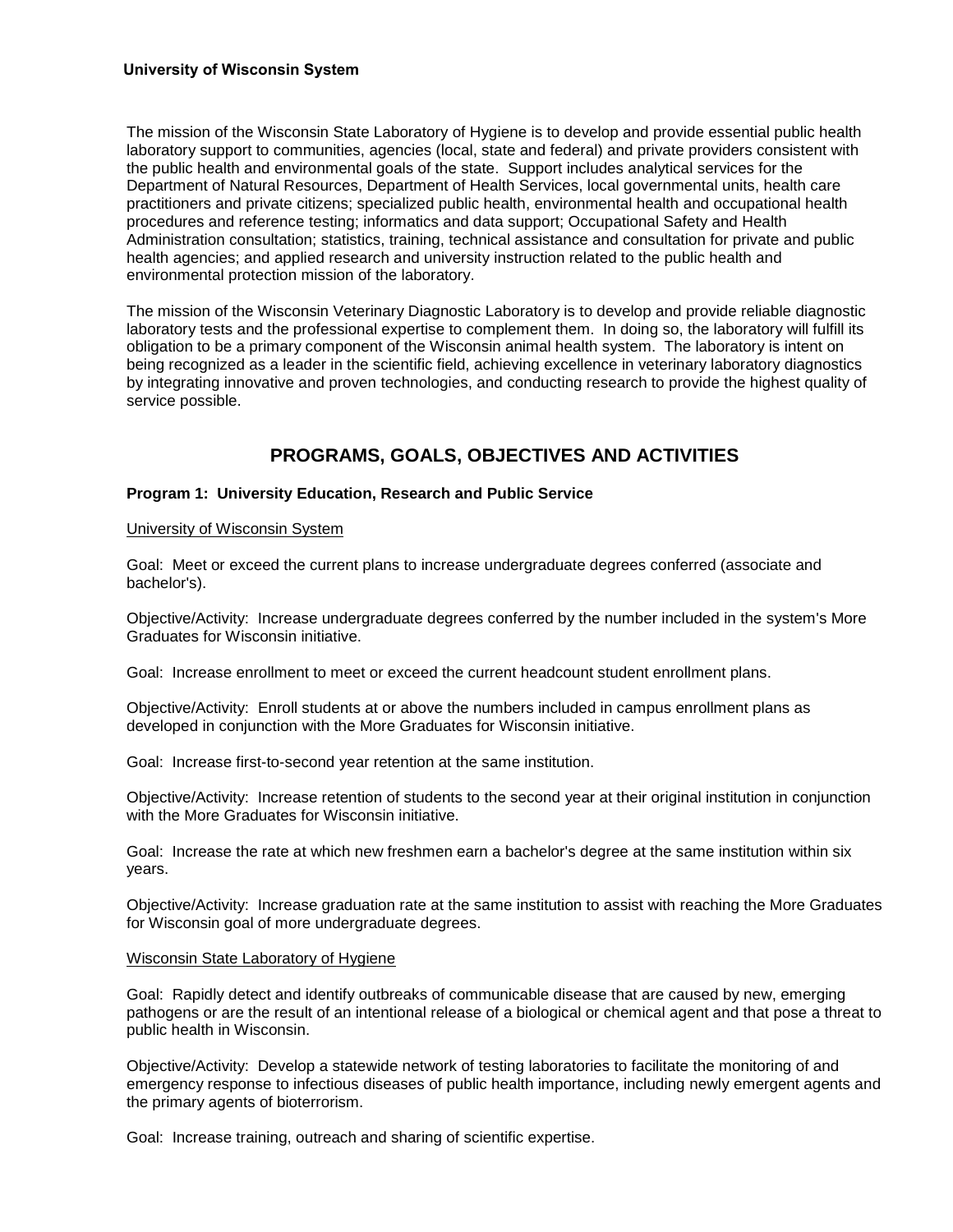Objective/Activity: Sponsor, develop or participate in training and outreach events.

Goal: Ensure that the Wisconsin State Laboratory of Hygiene is prepared to carry out its emergency response responsibilities even in the event of catastrophic losses to its own infrastructure.

Objective/Activity: Develop, implement and exercise a comprehensive Incident Command System and Continuity of Operations (COOP) plan.

# **PERFORMANCE MEASURES**

### **2011 AND 2012 GOALS AND ACTUALS**

| Prog.<br>No.   | <b>Performance Measure</b>                                                                                                                            | Goal<br>2011                                                                        | <b>Actual</b><br>2011                                                                                   | Goal<br>2012                                                                        | <b>Actual</b><br>2012                                              |
|----------------|-------------------------------------------------------------------------------------------------------------------------------------------------------|-------------------------------------------------------------------------------------|---------------------------------------------------------------------------------------------------------|-------------------------------------------------------------------------------------|--------------------------------------------------------------------|
| $\mathbf{1}$ . | University of Wisconsin System                                                                                                                        |                                                                                     |                                                                                                         |                                                                                     |                                                                    |
|                | Undergraduate degrees.                                                                                                                                | 26,847                                                                              | 26,297                                                                                                  | 27,287                                                                              | 27,087                                                             |
| 1 <sub>1</sub> | Enrollment.                                                                                                                                           | 181,182                                                                             | 182,090                                                                                                 | 183,079                                                                             | 181,269                                                            |
| $\mathbf 1$ .  | Retention rate.                                                                                                                                       | 80.2%                                                                               | 80.8%                                                                                                   | 80.4%                                                                               | 79.6%                                                              |
| $\mathbf{1}$ . | Graduation rate.                                                                                                                                      | 59.7%                                                                               | 60.4%                                                                                                   | 60%                                                                                 | 59.3%                                                              |
| $\mathbf 1$ .  | <b>State Laboratory of Hygiene</b>                                                                                                                    |                                                                                     |                                                                                                         |                                                                                     |                                                                    |
|                | Number of clinical laboratories that<br>electronically report testing data.                                                                           | 37                                                                                  | 32                                                                                                      | 40                                                                                  | 39                                                                 |
| $\mathbf{1}$ . | The number of events where the<br>laboratory is the sponsor or<br>cosponsor, or laboratory staff are<br>invited presenters of technical<br>expertise. | 250                                                                                 | 234                                                                                                     | 250                                                                                 | 247                                                                |
| 1.             | Conduct full exercises of the COOP<br>plan, including one exercise related to<br>specific emergencies (e.g., pandemic<br>flu) each year.              | Conduct one<br>full exercise<br>and four<br>quarterly<br>alert<br>message<br>drills | Used actual<br>pandemic flu<br>response for<br>exercise<br>Conducted<br>four alert<br>message<br>drills | Conduct one<br>full exercise<br>and four<br>quarterly<br>alert<br>message<br>drills | Conducted<br>one full<br>exercise and<br>four<br>message<br>drills |

Note: Based on fiscal year.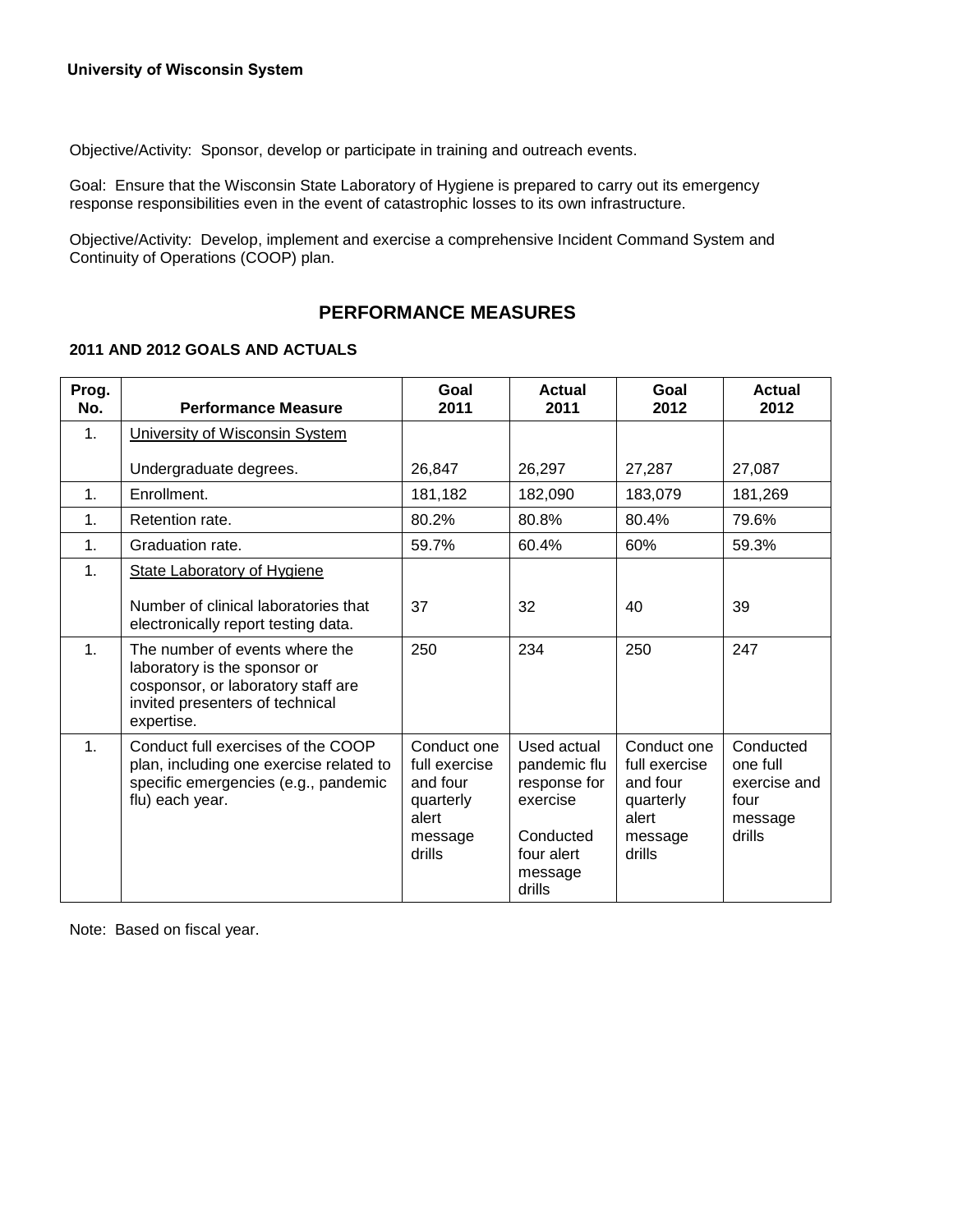# **2013, 2014 AND 2015 GOALS**

| Prog.<br>No.   | <b>Performance Measure</b>                                                                                                                            | Goal<br>2013                                                                                 | Goal<br>2014                                                               | Goal<br>2015                                                               |
|----------------|-------------------------------------------------------------------------------------------------------------------------------------------------------|----------------------------------------------------------------------------------------------|----------------------------------------------------------------------------|----------------------------------------------------------------------------|
| 1.             | University of Wisconsin System                                                                                                                        |                                                                                              |                                                                            |                                                                            |
|                | Targeted internships with business. <sup>1</sup>                                                                                                      | N/A <sup>2</sup>                                                                             | N/A <sup>2</sup>                                                           | Over 400                                                                   |
| $\mathbf{1}$ . | Flexible Degree programs offered. <sup>1</sup>                                                                                                        | N/A <sup>2</sup>                                                                             | 5                                                                          | 5                                                                          |
| $\mathbf{1}$ . | Increased enrollments in STEM<br>degree areas (e.g., Engineering and<br>Business). <sup>1</sup>                                                       | N/A <sup>2</sup>                                                                             | N/A <sup>2</sup>                                                           | 700                                                                        |
| 1 <sub>1</sub> | Business centers created/expanded. <sup>1</sup>                                                                                                       | N/A <sup>2</sup>                                                                             | N/A <sup>2</sup>                                                           | 9                                                                          |
| $\mathbf{1}$ . | <b>State Laboratory of Hygiene</b>                                                                                                                    |                                                                                              |                                                                            |                                                                            |
|                | Number of clinical laboratories that<br>electronically report testing data.                                                                           | 42                                                                                           | 48                                                                         | 55                                                                         |
| 1 <sub>1</sub> | The number of events where the<br>laboratory is the sponsor or<br>cosponsor, or laboratory staff are<br>invited presenters of technical<br>expertise. | 250                                                                                          | 250                                                                        | 250                                                                        |
| 1 <sub>1</sub> | Conduct full exercises of the COOP<br>plan, including one exercise related to<br>specific emergencies (e.g., pandemic<br>flu) each year.              | Conduct one full<br>exercise, four<br>quarterly alert<br>message drills<br>and two exercises | Conduct one full<br>exercise and four<br>quarterly alert<br>message drills | Conduct one full<br>exercise and four<br>quarterly alert<br>message drills |

Note: Based on fiscal year.

<sup>1</sup>New measure for the biennium.

<sup>2</sup>Goal not measured this year.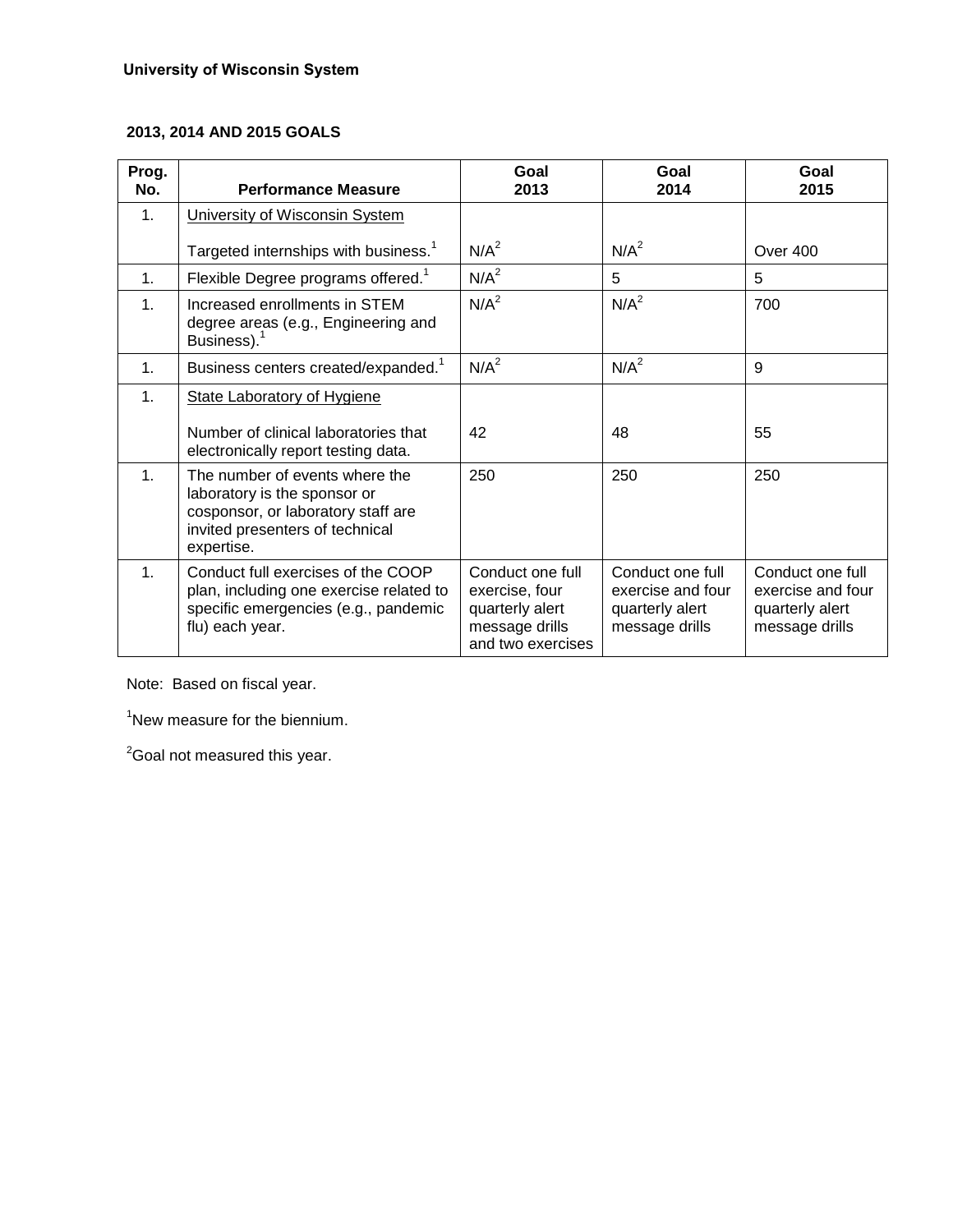# **UNIVERSITY OF WISCONSIN SYSTEM**

# **GOVERNOR'S BUDGET RECOMMENDATIONS**

### **RECOMMENDATIONS**

- 1. University of Wisconsin System
- 2. Core Credit Transfer
- 3. Compensation Changes
- 4. Wisconsin GI Bill Tuition Remission
- 5. Telecommunications and Information Technology Services
- 6. Discovery Farm Grants
- 7. Adjustments to Student Academic Fees
- 8. Debt Service Reestimate
- 9. Standard Budget Adjustments

### **ITEMS NOT APPROVED**

- 10. Student Technology Fee Increases
- 11. Institutional Financial Aid Programs
- 12. Quality, Access and Economic Development Programs
- 13. State Laboratory of Hygiene
- 14. Aquaculture Demonstration Facility
- 15. Procurement Authority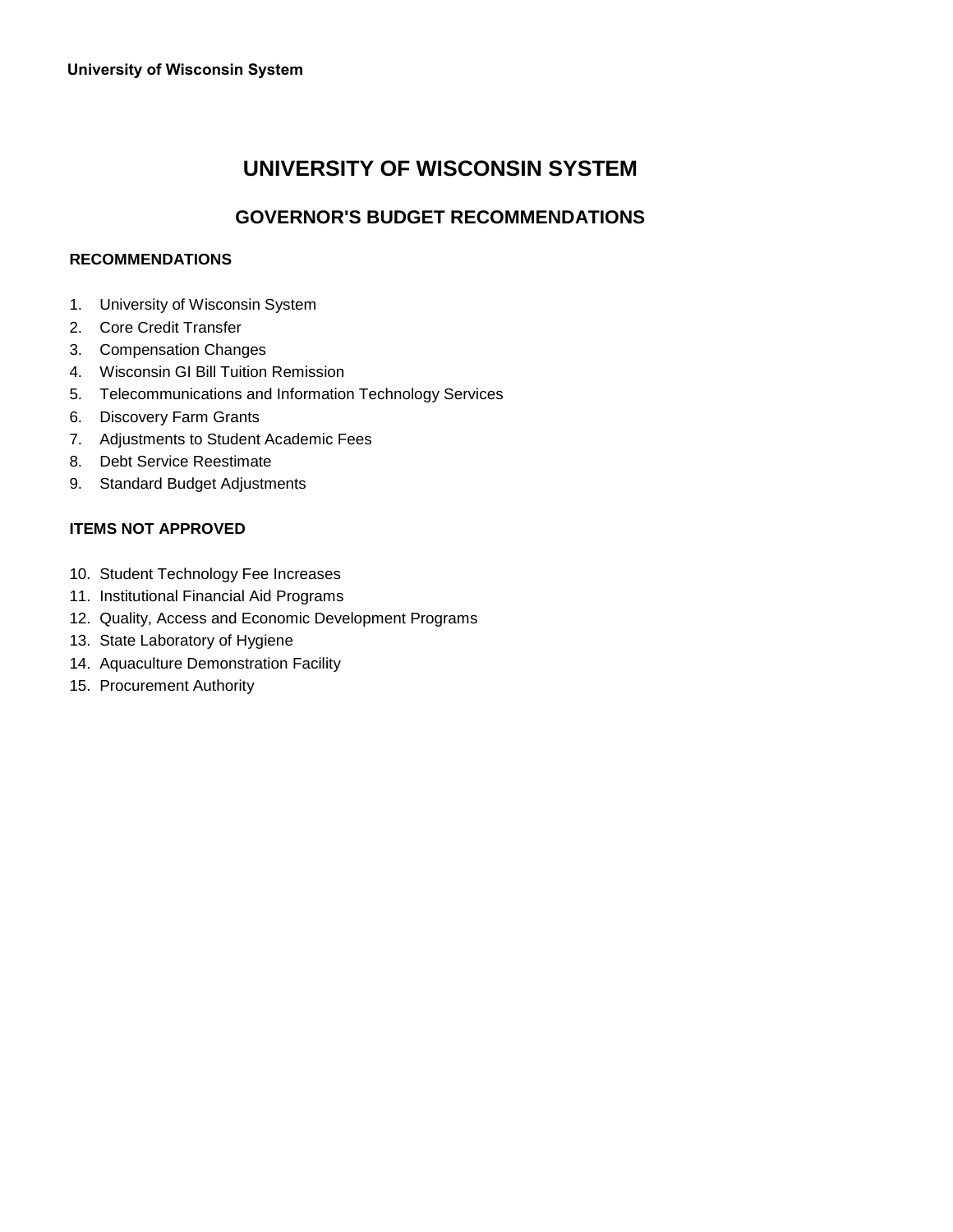|                                |                       | <b>ADJUSTED</b>            |                                      |               | GOVERNOR'S                           |               |
|--------------------------------|-----------------------|----------------------------|--------------------------------------|---------------|--------------------------------------|---------------|
|                                | <b>ACTUAL</b><br>FY12 | <b>BASE</b><br><b>FY13</b> | <b>AGENCY REQUEST</b><br><b>FY14</b> | <b>FY15</b>   | <b>RECOMMENDATION</b><br><b>FY14</b> | <b>FY15</b>   |
|                                |                       |                            |                                      |               |                                      |               |
| <b>GENERAL PURPOSE REVENUE</b> | \$912,571.2           | \$1,124,903.4              | \$1,137,190.9                        | \$1,149,462.4 | \$1,200,147.0                        | \$1,231,007.0 |
| <b>State Operations</b>        | 912,361.2             | 1,124,903.4                | 1,137,190.9                          | 1,149,462.4   | 1,186,397.0                          | 1,221,007.0   |
| Aids to Ind. & Org.            | 210.0                 | 0.0                        | 0.0                                  | 0.0           | 13,750.0                             | 10,000.0      |
| FEDERAL REVENUE (1)            | \$1,824,819.4         | \$1,843,593.7              | \$1,843,593.7                        | \$1,843,593.7 | \$1,843,593.7                        | \$1,843,593.7 |
| <b>State Operations</b>        | 1,824,813.4           | 1,843,593.7                | 1,843,593.7                          | 1,843,593.7   | 1,843,593.7                          | 1,843,593.7   |
| Aids to Ind. & Org.            | 6.0                   | 0.0                        | 0.0                                  | 0.0           | 0.0                                  | 0.0           |
| PROGRAM REVENUE (2)            | \$2,780,435.1         | \$2,811,321.9              | \$2,901,179.1                        | \$2,908,709.5 | \$2,908,733.6                        | \$2,926,100.2 |
| <b>State Operations</b>        | 2,780,421.2           | 2,811,321.9                | 2,901,179.1                          | 2,908,709.5   | 2,908,733.6                          | 2,926,100.2   |
| Aids to Ind. & Org.            | 13.9                  | 0.0                        | 0.0                                  | 0.0           | 0.0                                  | 0.0           |
| SEGREGATED REVENUE (3)         | \$23,410.2            | \$32,663.0                 | \$32,663.0                           | \$32,663.0    | \$32,663.0                           | \$32,663.0    |
| <b>State Operations</b>        | 22,123.4              | 31,400.8                   | 31,400.8                             | 31,400.8      | 31,400.8                             | 31,400.8      |
| <b>Local Assistance</b>        | 595.7                 | 463.8                      | 463.8                                | 463.8         | 463.8                                | 463.8         |
| Aids to Ind. & Org.            | 691.1                 | 798.4                      | 798.4                                | 798.4         | 798.4                                | 798.4         |
| <b>TOTALS - ANNUAL</b>         | \$5,541,235.9         | \$5,812,482.0              | \$5,914,626.7                        | \$5,934,428.6 | \$5,985,137.3                        | \$6,033,363.9 |
| <b>State Operations</b>        | 5,539,719.1           | 5,811,219.8                | 5,913,364.5                          | 5,933,166.4   | 5,970,125.1                          | 6,022,101.7   |
| Local Assistance               | 595.7                 | 463.8                      | 463.8                                | 463.8         | 463.8                                | 463.8         |
| Aids to Ind. & Org.            | 921.1                 | 798.4                      | 798.4                                | 798.4         | 14,548.4                             | 10,798.4      |

| Table 1                                                               |
|-----------------------------------------------------------------------|
| Department Budget Summary by Funding Source (in thousands of dollars) |

(1) Includes Program Revenue-Federal and Segregated Revenue-Federal

(2) Includes Program Revenue-Service and Program Revenue-Other

(3) Includes Segregated Revenue-Service, Segregated Revenue-Other and Segregated Revenue-Local

| Table 2                                                              |
|----------------------------------------------------------------------|
| Department Position Summary by Funding Source (in FTE positions) (4) |

|                                | <b>ADJUSTED</b><br><b>BASE</b> | <b>AGENCY REQUEST</b> |             | GOVERNOR'S<br><b>RECOMMENDATION</b> |             |  |
|--------------------------------|--------------------------------|-----------------------|-------------|-------------------------------------|-------------|--|
|                                | <b>FY13</b>                    | FY14                  | <b>FY15</b> | <b>FY14</b>                         | <b>FY15</b> |  |
| <b>GENERAL PURPOSE REVENUE</b> | 18,432.76                      | 18,443.26             | 18,556.76   | 18,439.26                           | 18,445.76   |  |
| FEDERAL REVENUE (1)            | 5,602.60                       | 5,602.60              | 5,602.60    | 5,602.60                            | 5,602.60    |  |
| PROGRAM REVENUE (2)            | 10,492.18                      | 10,504.18             | 10,564.68   | 10,492.18                           | 10,492.18   |  |
| SEGREGATED REVENUE (3)         | 148.42                         | 148.42                | 148.42      | 148.42                              | 148.42      |  |
| <b>State Operations</b>        | 145.22                         | 145.22                | 145.22      | 145.22                              | 145.22      |  |
| Local Assistance               | 1.00                           | 1.00                  | 1.00        | 1.00                                | 1.00        |  |
| Aids to Ind. & Org.            | 2.20                           | 2.20                  | 2.20        | 2.20                                | 2.20        |  |
| <b>TOTALS - ANNUAL</b>         | 34,675.96                      | 34,698.46             | 34,872.46   | 34,682.46                           | 34,688.96   |  |
| <b>State Operations</b>        | 34,672.76                      | 34,695.26             | 34,869.26   | 34,679.26                           | 34,685.76   |  |
| Local Assistance               | 1.00                           | 1.00                  | 1.00        | 1.00                                | 1.00        |  |
| Aids to Ind. & Org.            | 2.20                           | 2.20                  | 2.20        | 2.20                                | 2.20        |  |

(1) Includes Program Revenue-Federal and Segregated Revenue-Federal

(2) Includes Program Revenue-Service and Program Revenue-Other

(3) Includes Segregated Revenue-Service, Segregated Revenue-Other and Segregated Revenue-Local

(4) All positions are State Operations unless otherwise specified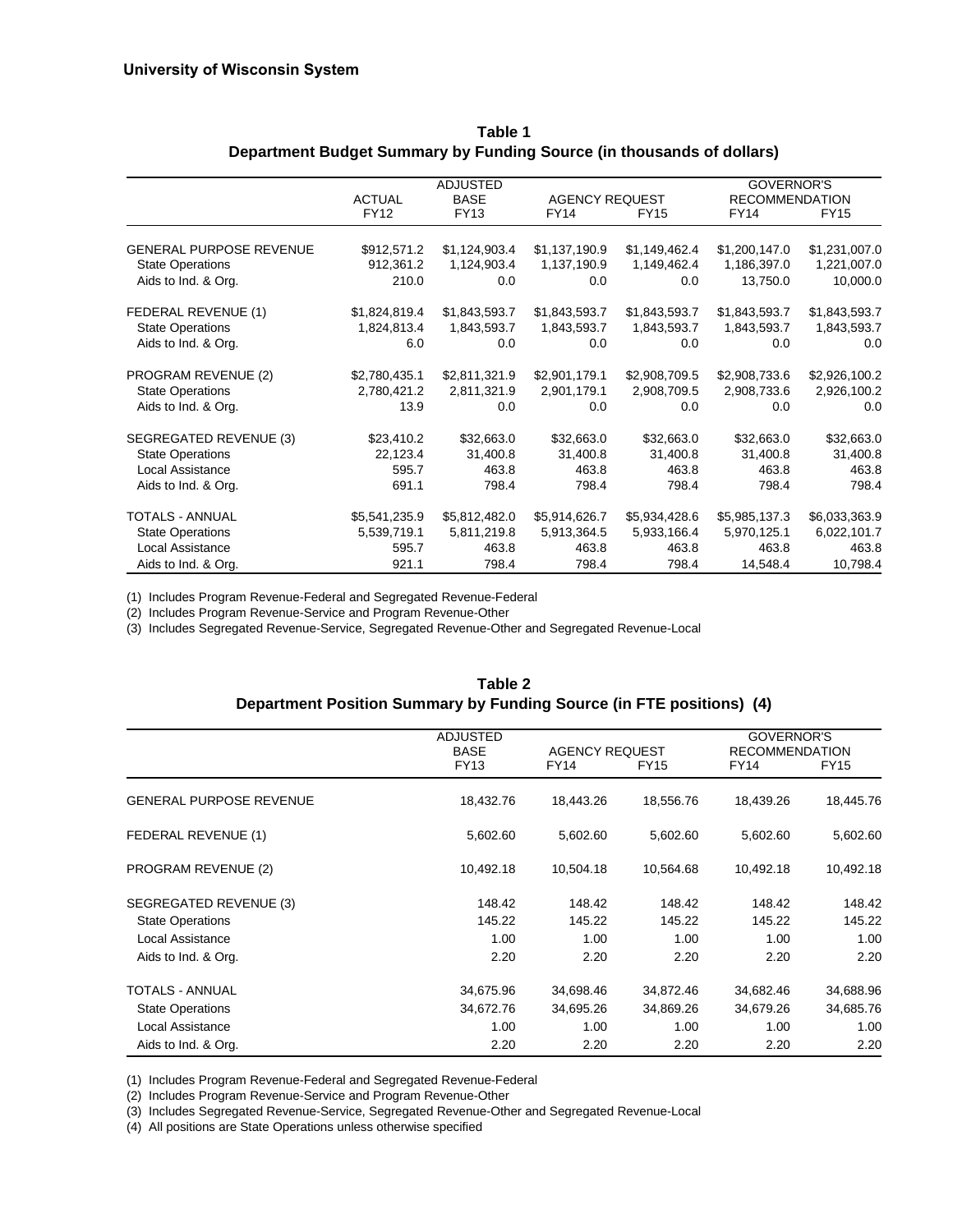|    |                                                              | <b>ADJUSTED</b><br><b>BASE</b><br><b>AGENCY REQUEST</b><br><b>ACTUAL</b> |               |               |               | <b>GOVERNOR'S</b><br><b>RECOMMENDATION</b> |               |  |
|----|--------------------------------------------------------------|--------------------------------------------------------------------------|---------------|---------------|---------------|--------------------------------------------|---------------|--|
|    |                                                              | <b>FY12</b>                                                              | <b>FY13</b>   | <b>FY14</b>   | <b>FY15</b>   | <b>FY14</b>                                | <b>FY15</b>   |  |
| 1. | University education, research<br>and public service         | \$5,532,889.7                                                            | \$5,805,393.0 | \$5,907,339.2 | \$5,927,141.1 | \$5,977,600.1                              | \$6,025,693.5 |  |
| 3. | University system administration                             | \$6,979.9                                                                | \$7,089.0     | \$7,287.5     | \$7,287.5     | \$7,537.2                                  | \$7,670.4     |  |
| 4. | Minority and disadvantaged<br>programs                       | \$23.3                                                                   | \$0.0         | \$0.0         | \$0.0         | \$0.0                                      | \$0.0         |  |
| 5. | University of Wisconsin-Madison<br>intercollegiate athletics | \$1.342.9                                                                | \$0.0         | \$0.0         | \$0.0         | \$0.0                                      | \$0.0         |  |
|    | <b>TOTALS</b>                                                | \$5,541,235.9                                                            | \$5.812.482.0 | \$5.914.626.7 | \$5.934.428.6 | \$5,985,137.3                              | \$6,033,363.9 |  |

## **Table 3 Department Budget Summary by Program (in thousands of dollars)**

**Table 4 Department Position Summary by Program (in FTE positions) (4)**

|                |                                                      | <b>ADJUSTED</b><br><b>BASE</b><br><b>FY13</b> | <b>FY14</b> | <b>AGENCY REQUEST</b><br><b>FY15</b> |           | GOVERNOR'S<br><b>RECOMMENDATION</b><br><b>FY15</b> |
|----------------|------------------------------------------------------|-----------------------------------------------|-------------|--------------------------------------|-----------|----------------------------------------------------|
| $\mathbf{1}$ . | University education, research<br>and public service | 34,606.21                                     | 34.628.71   | 34,802.71                            | 34.612.71 | 34,619.21                                          |
| 3.             | University system administration                     | 69.75                                         | 69.75       | 69.75                                | 69.75     | 69.75                                              |
|                | <b>TOTALS</b>                                        | 34,675.96                                     | 34,698.46   | 34,872.46                            | 34,682.46 | 34,688.96                                          |

(4) All positions are State Operations unless otherwise specified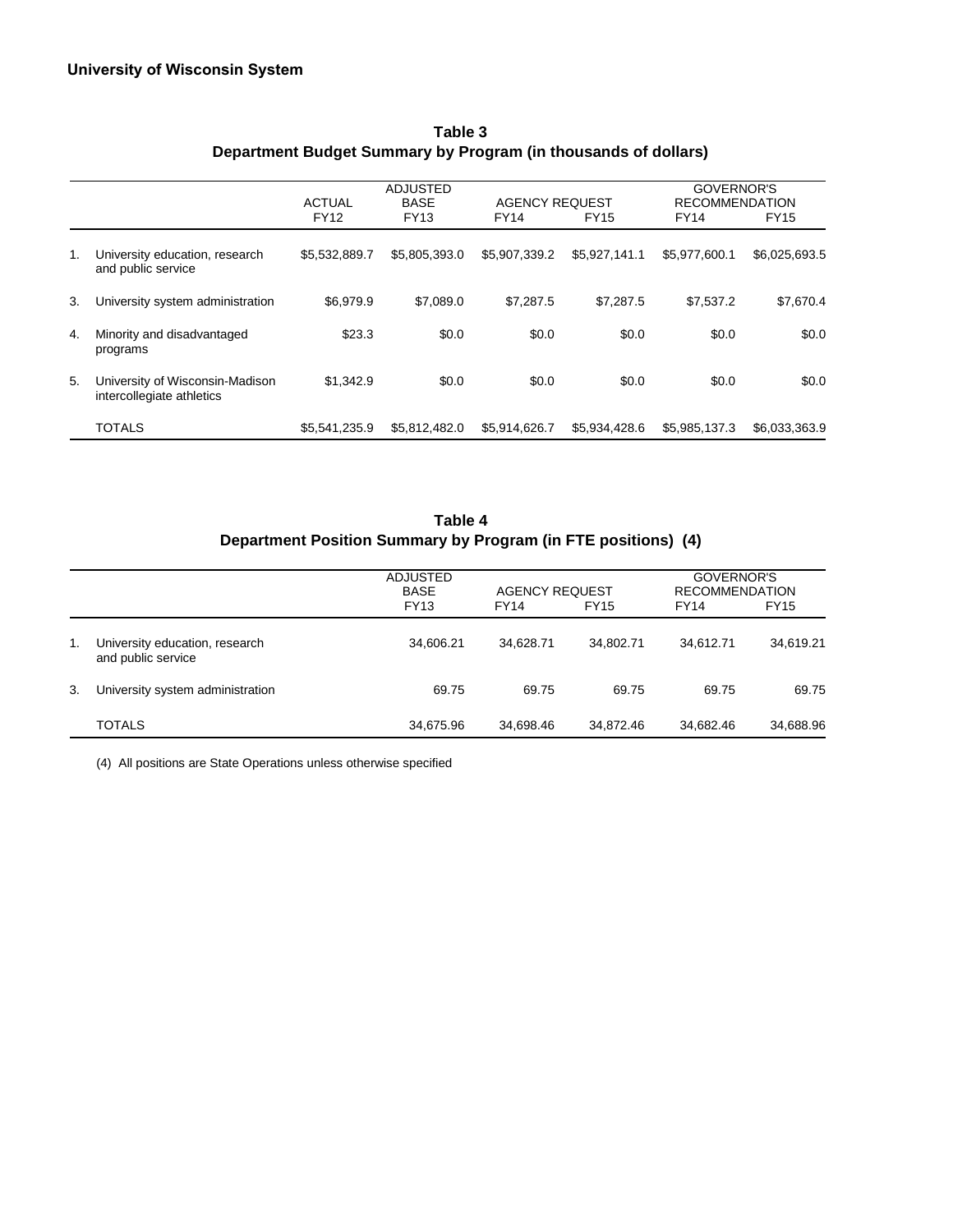| <b>Agency Request</b> |                |                  |                |                  |                |           | Governor's Recommendations |                  |
|-----------------------|----------------|------------------|----------------|------------------|----------------|-----------|----------------------------|------------------|
| Source                | FY14           |                  | <b>FY15</b>    |                  | FY14           |           | FY15                       |                  |
| of Funds              | <b>Dollars</b> | <b>Positions</b> | <b>Dollars</b> | <b>Positions</b> | <b>Dollars</b> | Positions | Dollars                    | <b>Positions</b> |
|                       |                |                  |                |                  |                |           |                            |                  |
| <b>GPR</b>            | 650,000        | 6.50             | 1,300,000      | 13.00            | 48,288,500     | 6.50      | 69,856,000                 | 13.00            |
| PR-O                  | 350,000        | 3.50             | 700,000        | 7.00             | 0              | 0.00      | 0                          | 0.00             |
| <b>TOTAL</b>          | 1,000,000      | 10.00            | 2,000,000      | 20.00            | 48,288,500     | 6.50      | 69,856,000                 | 13.00            |

The Governor recommends increasing funding for operating costs and specific initiatives aligned with state priorities. Funding for specific initiatives includes: (a) \$10,000,000 in each year to the Board of Regents to create an incentive grant program, approved by the secretary of the Department of Administration, to fund activities that increase economic development, address employer needs through the development of a skilled workforce and improve affordability for resident undergraduates; (b) \$3,750,000 over the biennium to the University of Wisconsin Carbone Cancer Center for translational imaging research, related equipment and expansion of the Wisconsin Oncology Network, contingent upon proof of matching funds as determined by the secretary of the Department of Administration; (c) \$1,500,000 in each year to the University of Wisconsin-Madison for expansion of the Wisconsin Academy for Rural Medicine and Training in Urban Medicine and Public Health programs at the University of Wisconsin School of Medicine and Public Health; and (d) \$650,000 and 6.5 FTE positions in FY14 and \$1,300,000 and 13.0 FTE positions in FY15 to develop additional programs and course offerings in the new Flexible Option degree program. Flexible Option will be available in the 2013-14 academic year and features self-paced learning and competency-based course credits, which allow a student to earn college credit for demonstrable knowledge and progress through coursework at his or her own pace.

### **2. Core Credit Transfer**

The Governor recommends requiring the Board of Regents and the Technical College System Board to enter into an agreement that ensures that no less than 30 credit hours of core general undergraduate courses must transfer between institutions without loss of credit toward graduation or completion of a specific course of study. The Governor also recommends that the association representing independent colleges and universities and representatives from the tribal colleges be permitted to enter into and implement the 30 core credit agreement. The Governor further recommends that the Board of Regents include information about the agreement in the annual report submitted to the Governor and Legislature. See Technical College System Board, Item #7.

### **3. Compensation Changes**

The Governor recommends allowing the Board of Regents to establish compensation plans for employees of the University of Wisconsin System, and for the University of Wisconsin-Madison chancellor to establish compensation plans for employees of the University of Wisconsin-Madison, in each case without approval from the Joint Committee on Employment Relations. The Governor also recommends removing restrictions that require salary increases to conform to the University of Wisconsin compensation plan approved by the Joint Committee on Employment Relations. Providing greater independence over employee compensation will enable the University of Wisconsin System and University of Wisconsin-Madison to manage their resources more effectively. See Program Supplements, Item #1.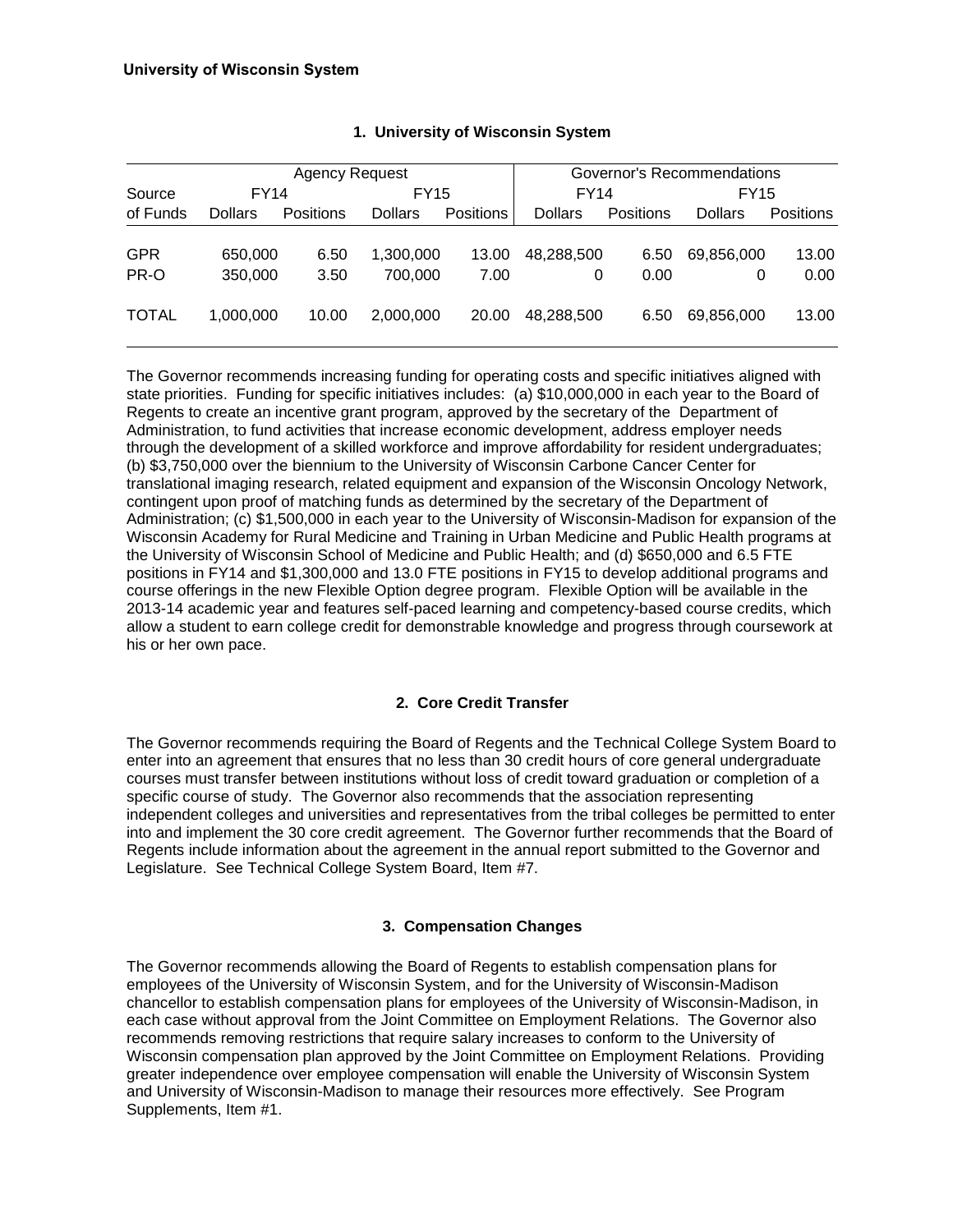## **4. Wisconsin GI Bill Tuition Remission**

The Governor recommends revising the residency requirements for tuition remission under the Wisconsin G.I. Bill to make the standards more comparable to those for other state veterans benefits. The Governor also recommends eliminating an arbitrary time limit for spouses of veterans who were disabled or killed in the line of duty to use educational benefits. The Governor further recommends requiring veterans who are receiving tuition remission benefits to maintain a 2.0 grade point average, which is consistent with the requirements for other state and federal higher education programs. See Technical College System Board, Item #6.

### **5. Telecommunications and Information Technology Services**

The Governor recommends permitting the system to continue membership in certain Internet consortia by defining telecommunications services to include Internet consortia, excluding WiscNet, that advance research. The permissible consortia memberships are those that the Board of Regents, University of Wisconsin institutions, college campuses and extension held as of February 1, 2013. The Governor also recommends requiring approval from the secretary of the Department of Administration for partnerships with new Internet consortia.

### **6. Discovery Farm Grants**

The Governor recommends changing the source of funding for Discovery Farm grants from the agricultural chemical cleanup fund to the agrichemical management fund to align fund revenues with their intended purposes. See Department of Agriculture, Trade and Consumer Protection Item #6.

### **7. Adjustments to Student Academic Fees**

| Agency Request |                |                   |                |           | Governor's Recommendations |                   |                |           |
|----------------|----------------|-------------------|----------------|-----------|----------------------------|-------------------|----------------|-----------|
| Source         | <b>FY14</b>    |                   | FY15           |           | <b>FY14</b>                |                   | FY15           |           |
| of Funds       | <b>Dollars</b> | <b>Positions</b>  | <b>Dollars</b> | Positions | <b>Dollars</b>             | Positions         | <b>Dollars</b> | Positions |
| PR-O           | 82,630,700     | 0.00 <sub>1</sub> | 82,630,700     | 0.00      | 82,630,700                 | 0.00 <sub>1</sub> | 82,630,700     | 0.00      |
| <b>TOTAL</b>   | 82.630.700     | 0.00              | 82,630,700     | 0.00      | 82,630,700                 | 0.00              | 82,630,700     | 0.00      |

The Governor recommends increasing tuition expenditure authority to reflect changes related to: (a) differential tuition increases (\$57,251,600 in each year); (b) enrollment increases (\$13,719,300 in each year); and (c) self-supporting program enrollment increases (\$11,659,800 in each year).

#### **8. Debt Service Reestimate**

|              | Agency Request |   |                  |                |   |                  | Governor's Recommendations |           |                |                  |  |
|--------------|----------------|---|------------------|----------------|---|------------------|----------------------------|-----------|----------------|------------------|--|
| Source       | <b>FY14</b>    |   |                  | <b>FY15</b>    |   | <b>FY14</b>      |                            | FY15      |                |                  |  |
| of Funds     | <b>Dollars</b> |   | <b>Positions</b> | <b>Dollars</b> |   | <b>Positions</b> | <b>Dollars</b>             | Positions | <b>Dollars</b> | <b>Positions</b> |  |
| <b>GPR</b>   |                | 0 | 0.00             |                | 0 | 0.00             | 16.579.400                 | 0.00      | 25,833,800     | 0.00             |  |
| PR-O         |                | 0 | 0.00             |                | 0 | 0.00             | 10,840,100                 | 0.00      | 28.206.700     | 0.00             |  |
| <b>TOTAL</b> |                | 0 | 0.00             |                | 0 | 0.00             | 27.419.500                 | 0.00      | 54.040.500     | 0.00             |  |

The Governor recommends adjusting the system's base budget to reflect a reestimate of debt service on authorized bonds.